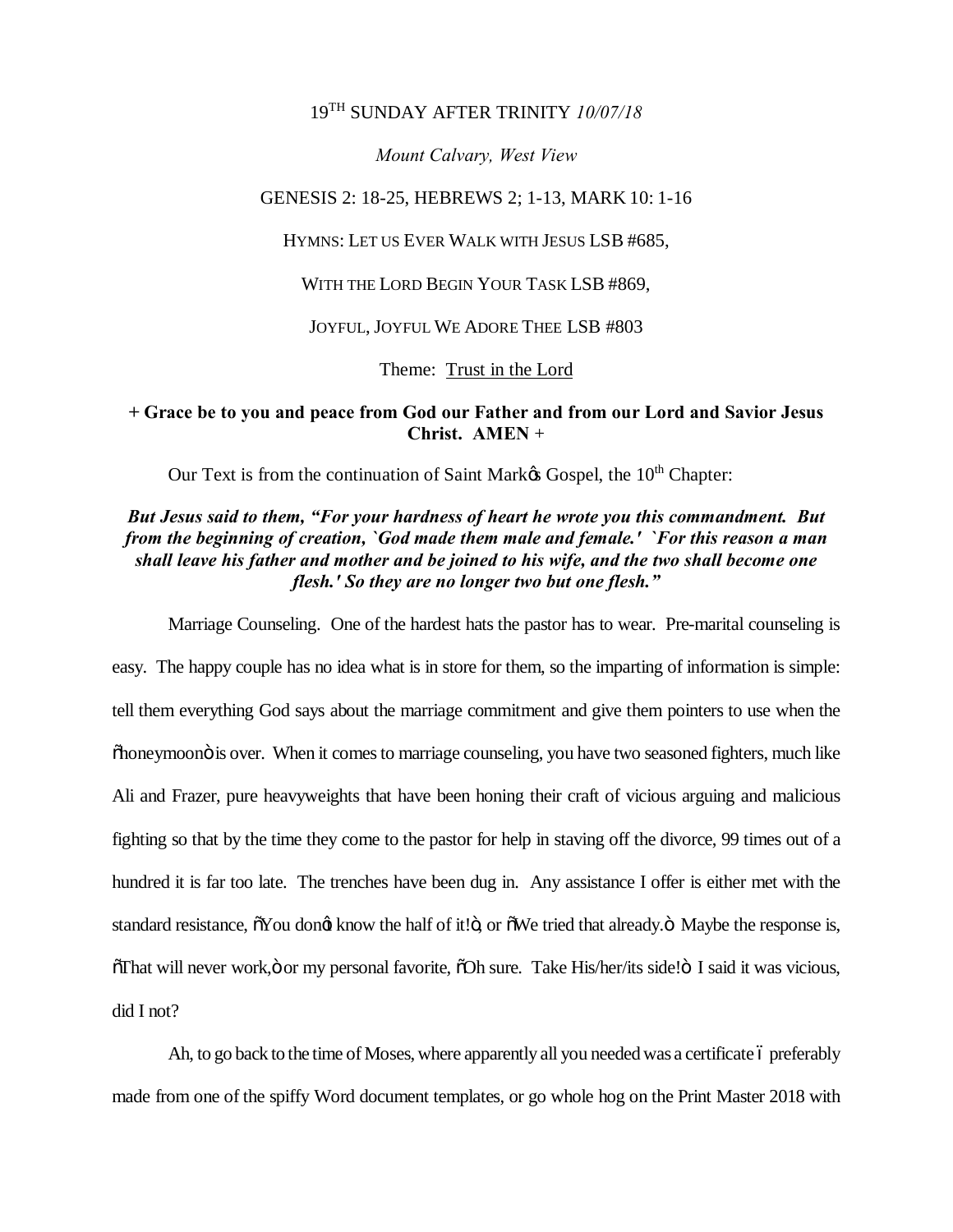all the squiggly lines and vibrant colors to really lessen the blow of a certificate which will be used to identify the termination of a committed life-long relationship. Life long, I said. I would like to think that the Jews understood this. After all, God in the fist chapter of His first book instituted this blessed arrangement, and I really do not think you can make the case that marriage was to be a temporary convenience, like the gas station to get that emergency milk since the favorite store is closed at 11. Marriage is not a thing to do when you feel like it. It is the blessed union of God the Father upon two of his blessed creations, that they can live their lives together until one life is parted from the other. They are truly no longer two but one flesh.

As an aside for explanation purposes, let us understand what Moses was doing here. Moses was simply laying out the legal proceedings necessary in case there was an evil intent to dissolve a marriage. It was not meant to be an easy way to get a divorce, but an easy way to move on, so there would be no messy legal proceedings to tie up one time and resources. Divorce Certificates were not for the intended purpose to celebrate the ease, but to state in a simple way, "If you are going to do something stupid, like separate what God has put together, then you might as well do it quick and easy, so we can deal with the sin appropriately. $\ddot{\text{o}}$ 

The reason why divorce was so prevalent then as it is now, is because we have lost trust in God. We are taking it out of our schools, we are trying to erase it from our coinage and money, and there is even a movement to remove it from the pledge of allegiance. After all, if you do not believe in it why pledge to it? This society is so afraid to be Godly it wants every vestige to be removed, like the Ten Commandments, every mention to be squelched, such as in the pledge, and every inference to be vanished. Why do you think same sex marriages was pushed through? God said,  $\delta$ No. $\ddot{o}$  but society silenced it by saying,  $\tilde{\text{o}}$  You cannot say that. $\tilde{\text{o}}$  So now the civil realm has taken the mantle of allowing marriages, purely as a legal definition. It simply denied the Godly blessings.

Which is what Jesus was trying to get across to these pharisees: God made them Male and Female,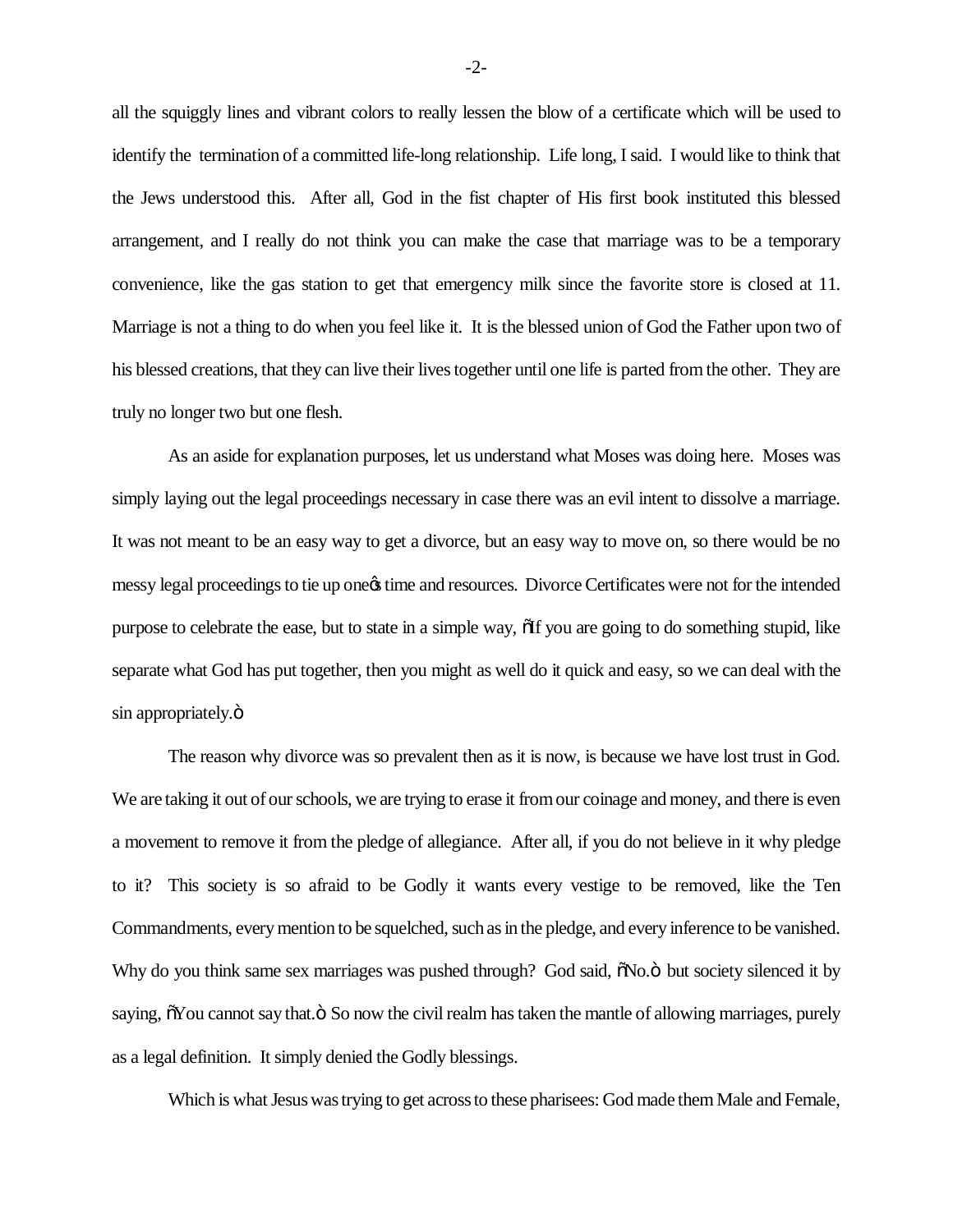so God joins them together. This is a God union, and if it is, then trust God to make it work; trust God to bless it. Certainly, there will arise conflicts within a union. Any two sinners placed in close proximity for extended periods of time will eventually rise strife. It is what sin does. The trick is to understand how to deal with sin. It is not done by human reason or strength  $\acute{o}$  that is what caused Moses to issue certificates not unlike how restaurants give out free meals. And when the sin is not dealt with, as Jesus so pointedly put is, the people involved commit adultery. Sin therefore must be dealt with at the cross of Christ, and if I truly believe that my sins are forgiven by the blood shed at the cross of Calvary, then by heaven above I can certainly forgive my neighbor who sins against me, who just happens to be my spouse. Once this happens, complete trust in the Lord to forgive and to bless, there is a happy union of any kind, and certainly the one of marriage.

Just as the writer to the Hebrews professed, we must pay closer attention to what we have heard. Not just pick out bits and pieces as the Pharisees do to justify their teachings but incorporate all that is written for our learning. When God placed Adam and Eve together, yes, I know there were no other options, but he still declared her to be bone of my bones and flesh of my flesh as God has given me the gift. This is the gift of God, and it is mine to keep. Eve had the same blessings, she was just smart enough to keep it to herself. Knowing that this is a blessing for me, why get rid of it? If it is a blessing from God, how can you tire of it? And most certainly, if this is a saved child of God, how can I not rejoice in the grace of God and His salvation through Jesus Christ? As the writer to the Hebrews declared, "*I will place my trust in Him.* $\ddot{\mathrm{o}}$ 

The trick to a happy marriage is not a bumper sticker theology which I have grown weary of:  $\delta$ Do not look for a person you can live with, but for a person you cannot live without. $\ddot{\rm o}$  The only person I cannot live without is my Lord and Savior. However, I do rejoice immensely in the helper He saw meet for me in my wife, and I will enjoy every opportunity to be with her and my children as long as He sees fit to give me. That is the trick to a happy marriage. Trust God above all things and love your neighbor